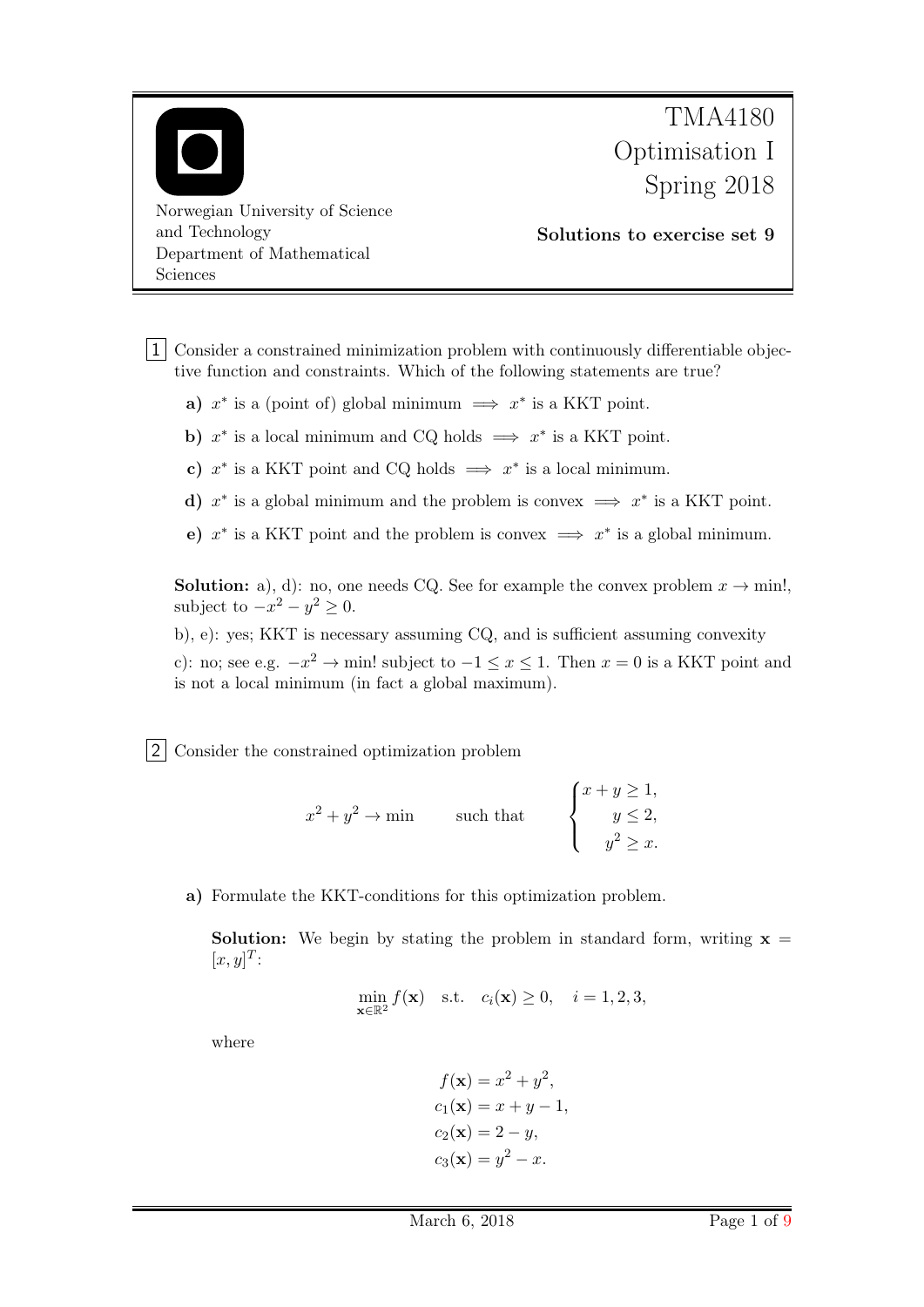The KKT conditions can now be stated as follows:

$$
2x^* - \lambda_1^* + \lambda_3^* = 0 \tag{1a}
$$

$$
2y^* - \lambda_1^* + \lambda_2^* - 2y^* \lambda_3^* = 0
$$
 (1b)

$$
x^* + y^* - 1 \ge 0
$$
  
\n
$$
2 - y^* \ge 0
$$
\n(1c)\n(1d)

$$
y^{*2} - x^* \ge 0 \tag{1e}
$$

<span id="page-1-7"></span><span id="page-1-6"></span><span id="page-1-5"></span><span id="page-1-4"></span><span id="page-1-3"></span><span id="page-1-2"></span><span id="page-1-1"></span>
$$
\lambda_i^* \ge 0, \quad i = 1, 2, 3 \tag{1f}
$$

$$
\lambda_1^*(x^* + y^* - 1) = 0 \tag{1g}
$$

$$
\lambda_2^*(2 - y^*) = 0 \tag{1h}
$$

$$
\lambda_3^*(y^{*2} - x^*) = 0. \tag{1i}
$$

b) Find all KKT points for this optimization problem.

Solution: The feasible set is sketched in Figure [1.](#page-1-0)



Figure 1: Feasible set. Note: The lower "triangle" extends further toward infinity.

<span id="page-1-0"></span>We will find all KKT points by systematically considering all possible active sets of constraints. Remember that a constraint  $c_i$  is active at a point **x** if  $c_i(\mathbf{x}) = 0$ . Also, the LICQ conditions are satisfied at every point we consider here; with one active constraint, the LICQ conditions hold trivially, and in the cases with two constraints it is not hard to check that the LICQ conditions do hold.

Observe that if  $\mathbf{x}^* = [x^*, y^*]^T$  is a KKT point, then from  $(1a)$  and  $(1b)$  we have:

$$
x^* = \frac{\lambda_1^* - \lambda_3^*}{2}, \quad y^* = \frac{\lambda_1^* - \lambda_2^*}{2(1 - \lambda_3^*)}.
$$

From here on, we will drop the asterisk in the notation and write  $x$  for  $x^*$ , etc.

First, suppose that the active set is empty, i.e. neither of  $(1c)$ - $(1e)$  are equalities. This corresponds to the interior of the domain. Then, by  $(1g)-(1i)$  $(1g)-(1i)$  $(1g)-(1i)$ , we have  $\lambda_1 = \lambda_2 = \lambda_3 = 0$ , and so  $x = y = 0$ . But this point is not feasible, since it violates condition  $(1c)$ . Thus, with the active set empty, there are no KKT points.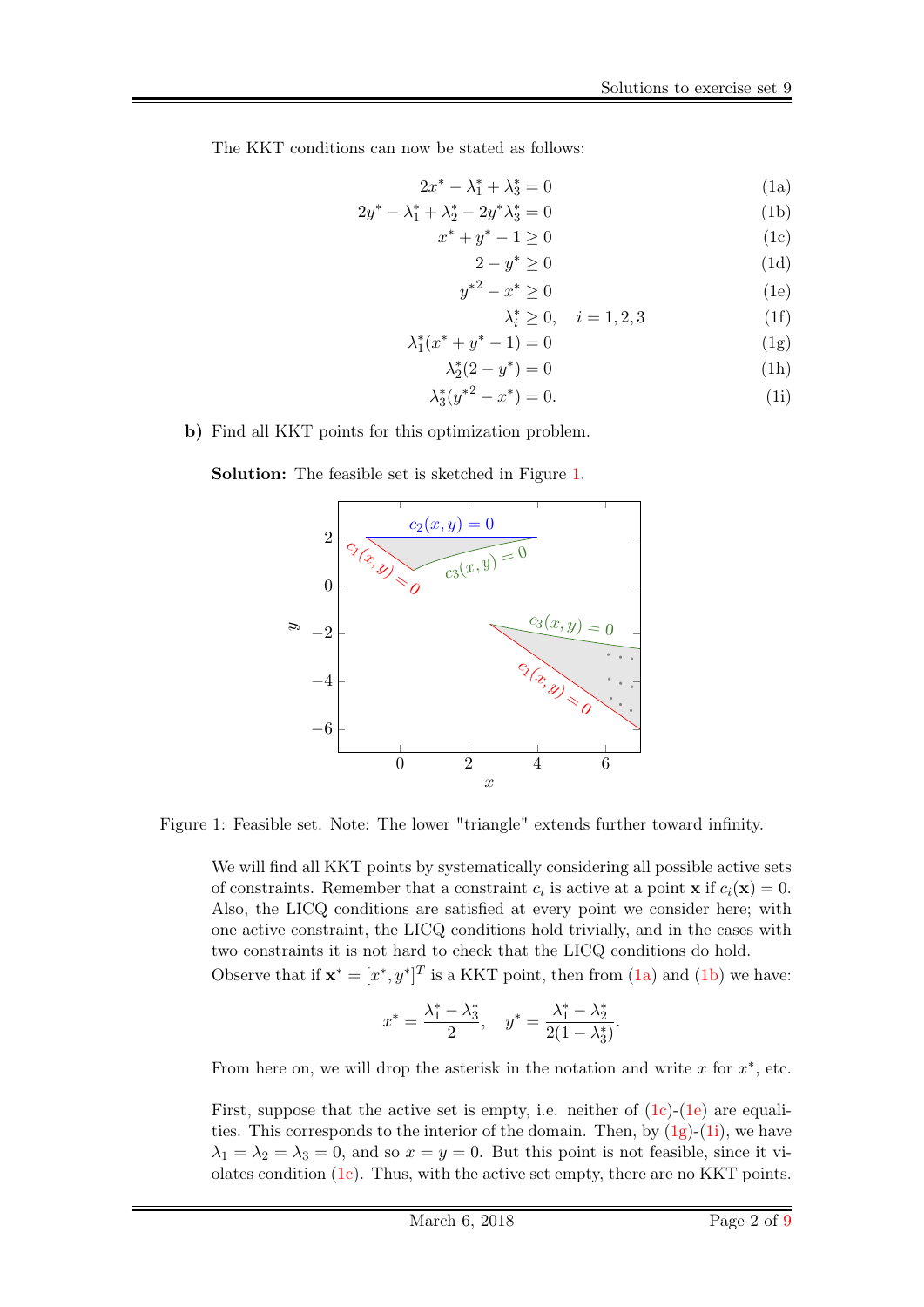Next, we consider the case when the active set contains one index, i.e. exactly one of  $(1c)-(1e)$  $(1c)-(1e)$  $(1c)-(1e)$  is an equality. This corresponds to the boundaries of the domain, excepting the corner points. If [\(1c\)](#page-1-3) is active, then  $\lambda_2 = \lambda_3 = 0$  while  $\lambda_1 \geq 0$ . We get

$$
x = \frac{\lambda_1}{2}, \quad y = \frac{\lambda_1}{2},
$$

and inserting this into  $(1c)$  (which is now an equality), we get the condition

$$
\frac{\lambda_1}{2} + \frac{\lambda_1}{2} - 1 = 0 \Rightarrow \lambda_1 = 1,
$$

giving us the point  $(x, y) = (\frac{1}{2}, \frac{1}{2})$  $(\frac{1}{2})$ . But this point violates condition [\(1e\)](#page-1-4), so  $\left(\frac{1}{2}\right)$  $\frac{1}{2}, \frac{1}{2}$  $(\frac{1}{2})$  is not a KKT point.

If [\(1d\)](#page-1-7) is active, then  $\lambda_1 = \lambda_3 = 0$  while  $\lambda_2 \geq 0$ , so

$$
x = 0, \quad y = -\frac{\lambda_2}{2}.
$$

Inserting this into the equality [\(1d\)](#page-1-7), we get

$$
2 + \frac{\lambda_2}{2} = 0 \Rightarrow \lambda_2 = -4.
$$

Since the Lagrange multiplier is negative, KKT conditions are not satisfied at this point.

If [\(1e\)](#page-1-4) is active, then  $\lambda_1 = \lambda_2 = 0$  while  $\lambda_3 \geq 0$ , so

$$
x = -\frac{\lambda_3}{2}, \quad y = 0.
$$

Inserting this into the equality [\(1e\)](#page-1-4), we get

$$
\frac{\lambda_3}{2} = 0 \Rightarrow \lambda_3 = 0.
$$

This gives the candidate point  $(0, 0)$ , which is not feasible since it violates  $(1c)$ , and thereby is not a KKT point.

Having considered all possible active sets of one index, we now turn to the cases with two indices, i.e. exactly two of  $(1c)$ - $(1e)$  are equalities. This corresponds to the corner points of the domain. First, if [\(1c\)](#page-1-3) and [\(1d\)](#page-1-7) are both active, then  $\lambda_3 = 0$  while  $\lambda_1, \lambda_2 \geq 0$ . This gives us

$$
x = \frac{\lambda_1}{2}, \quad y = \frac{\lambda_1 - \lambda_2}{2}.
$$

Plugging this into equalities [\(1c\)](#page-1-3) and [\(1d\)](#page-1-7) yields:

$$
\frac{\lambda_1}{2} + \frac{\lambda_1 - \lambda_2}{2} - 1 = 0
$$

$$
2 - \frac{\lambda_1 - \lambda_2}{2} = 0,
$$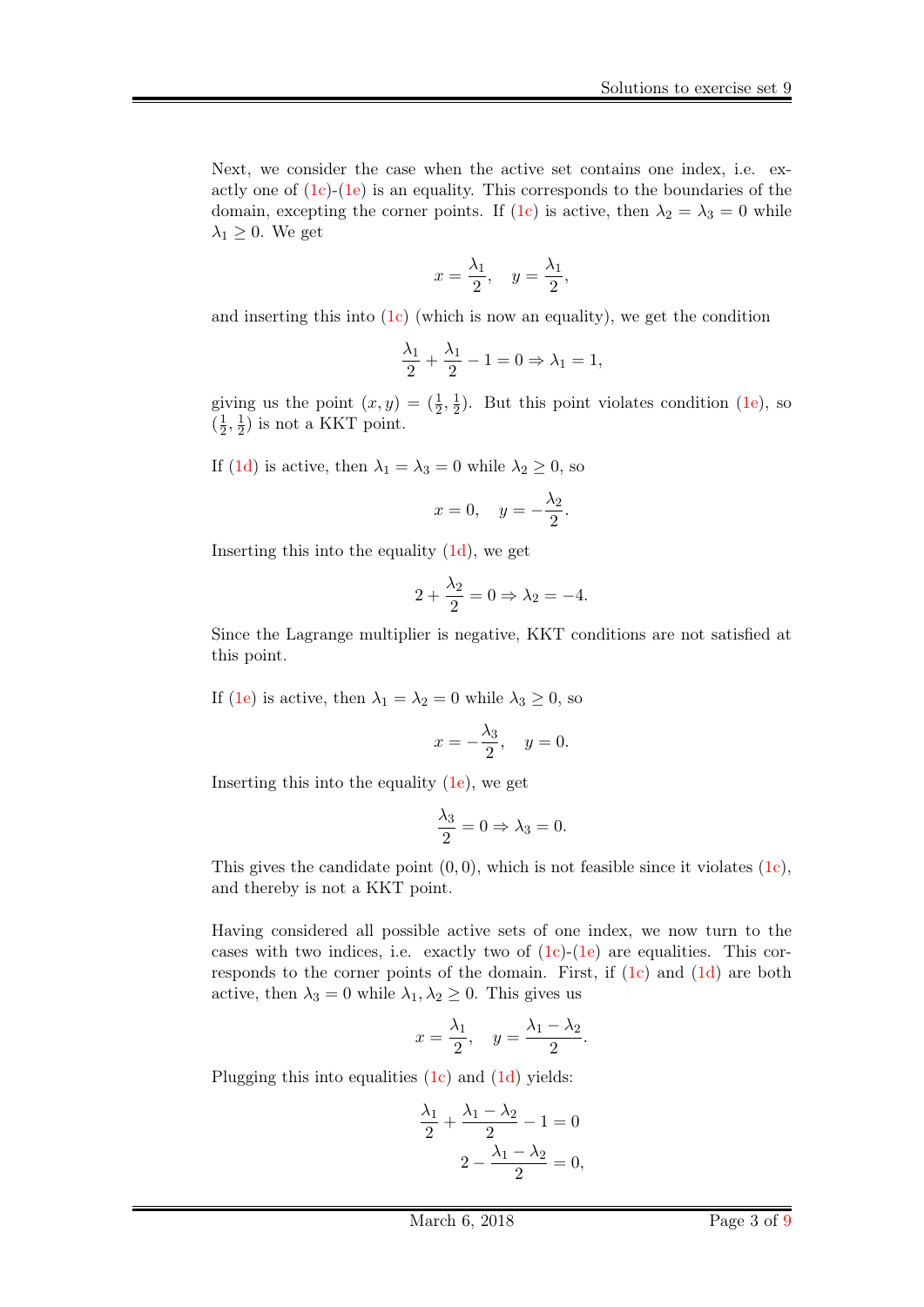with solutions  $\lambda_1 = -2$  and  $\lambda_2 = -6$ . Since the multipliers are negative, this is not a KKT point.

Next, if [\(1c\)](#page-1-3) and [\(1e\)](#page-1-4) are both active, then  $\lambda_2 = 0$  while  $\lambda_1, \lambda_3 \geq 0$ , which means

$$
x = \frac{\lambda_1 - \lambda_3}{2}, \quad y = \frac{\lambda_1}{2(1 - \lambda_3)}.
$$

Plugging this into equalities [\(1c\)](#page-1-3) and [\(1e\)](#page-1-4) yields:

$$
\frac{\lambda_1 - \lambda_3}{2} + \frac{\lambda_1}{2(1 - \lambda_3)} - 1 = 0
$$

$$
\frac{\lambda_1^2}{4(1 - \lambda_3)^2} - \frac{\lambda_1 - \lambda_3}{2} = 0.
$$

Solving this set of equations yields  $\lambda_1 = 5 \pm \frac{9}{\sqrt{2}}$  $\frac{1}{5}$  and  $\lambda_3 = 2 \pm \frac{4}{\sqrt{3}}$  $=5\pm\frac{9}{\sqrt{5}}$  and  $\lambda_3=2\pm\frac{4}{\sqrt{5}}$ , thereby giving the candidate points  $(x, y) = (\frac{1}{2}(3 \pm \sqrt{5}), \frac{1}{2})$  $\frac{1}{2}(-1 \mp \sqrt{5})$  which both satisfy the KKT conditions. Since  $\lambda_1, \lambda_3 \geq 0$ , these points are minimizer candidates. Note: This result can be arrived upon by the easier approach of first finding the points  $(x, y)$  where  $c_1$  and  $c_3$  are both active, then working out what  $\lambda_1$  and  $\lambda_3$  are.

Finally, we check the case where [\(1d\)](#page-1-7) and [\(1e\)](#page-1-4) are both active, i.e.  $\lambda_1 = 0$ while  $\lambda_2, \lambda_3 \geq 0$ . This gives us

$$
x = -\frac{\lambda_3}{2}, \quad y = -\frac{\lambda_2}{2(1 - \lambda_3)}.
$$

Plugging this into equalities [\(1d\)](#page-1-7) and [\(1e\)](#page-1-4) yields:

$$
2 + \frac{\lambda_2}{2(1 - \lambda_3)} = 0
$$

$$
\frac{\lambda_2^2}{4(1 - \lambda_3)^2} + \frac{\lambda_3}{2} = 0,
$$

which can be solved to find  $\lambda_2 = -28$  and  $\lambda_3 = -8$ . Since the multipliers are negative, this is not a KKT point.

Concerning the case with all constraints active, we may conclude that no KKT point exists; all three constraint functions cannot be active at the same point. The investigation is summarized in the table below.

| Point                                                                |                              | 19 | $\lambda$ ?    |     |
|----------------------------------------------------------------------|------------------------------|----|----------------|-----|
| (0,2)                                                                |                              |    |                | No  |
| $(\frac{1}{2}(3+\sqrt{5}),\frac{1}{2}(-1-\sqrt{5}))$<br>$\sqrt{5}$ ) | $\frac{9}{\sqrt{5}}$<br>$5+$ |    | $\overline{4}$ | Yes |
| $(\frac{1}{2}(3-\sqrt{5}), \frac{1}{2}(-1+\sqrt{5}))$                | $\sqrt{5}$                   |    | 5              | Yes |
| $(-1,2)$                                                             |                              |    |                | No  |
|                                                                      |                              |    |                | No  |

c) Find all local and global minima for this optimization problem.

Solution: To determine whether the KKT points that are minimizer candidates are in fact local minimizers, we check the second order sufficient conditions from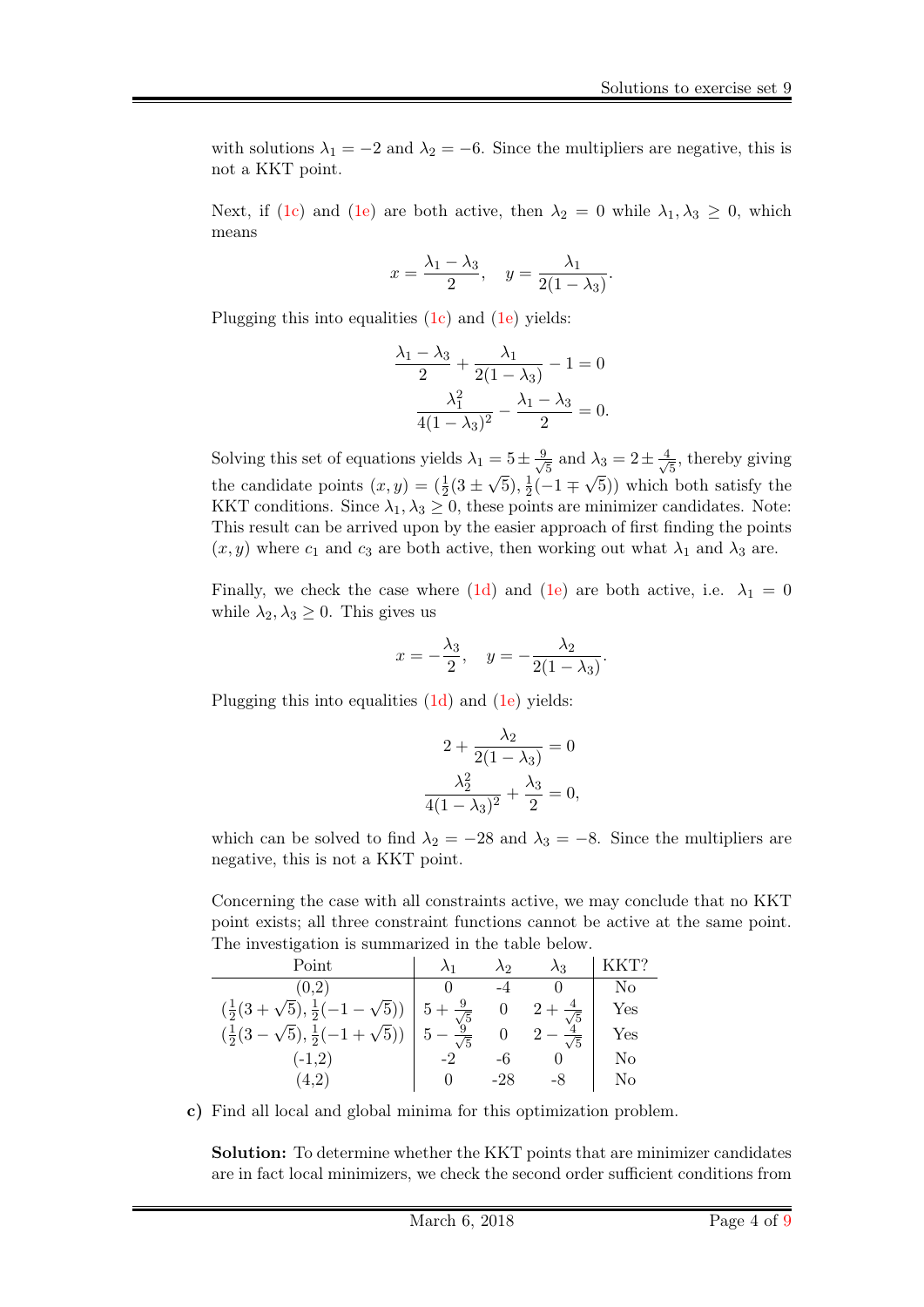Theorem 12.6 in N&W, i.e. whether

<span id="page-4-0"></span>
$$
w^T \nabla_{xx}^2 \mathcal{L}(x, \lambda) w > 0 \ \forall w \in \mathcal{C}(x, \lambda), w \neq 0,
$$
\n<sup>(2)</sup>

where,  $\mathcal{C}(x, \lambda)$  is the critical cone at x, given by (12.53) in N&W.

For both candidates, i.e.  $(\frac{1}{2})$  $rac{1}{2}(3 \pm$ √  $\overline{5}), \frac{1}{2}$  $rac{1}{2}(-1)$ √ 5)), we have that the critical cone is simply given as  $\mathcal{C}(x,\lambda) = \{0\}$ . This is because any  $w \in \mathcal{C}(x,\lambda)$  must be orthogonal to the  $\nabla c_i(x)$  for which  $\lambda_i > 0$ , of which there are two for each point. Since the LICQ conditions hold at both points, these two vectors are linearily independent and thus span  $\mathbb{R}^2$ . The only vector orthogonal to  $\mathbb{R}^2$  is the zero vector. Thereby, the only vector in  $\mathcal{C}(x,\lambda)$  is the zero vector for these points, and thus condition [\(2\)](#page-4-0) holds. We can conclude that  $(\frac{1}{2})$  $\frac{1}{2}(3\pm\sqrt{5}),\frac{1}{2}$  $\frac{1}{2}(-1 \mp \sqrt{5}))$ are strict local minimizers.

We note that  $f(\frac{1}{2})$  $rac{1}{2}(3 - )$ √  $\overline{5}), \frac{1}{2}$  $\frac{1}{2}(-1+\sqrt{5})) \leq f(\frac{1}{2})$  $\frac{1}{2}(3+\sqrt{5}), \frac{1}{2}$  $rac{1}{2}(-1 -$ √ 5)) and  $f(\mathbf{x}) \to \infty$  in the unbounded region of the feasible domain. This means that  $\left(\frac{1}{2}\right)$  $\frac{1}{2}(3-\sqrt{5}), \frac{1}{2}$ in the unbounded region or the reasible c<br>  $\frac{1}{2}(-1+\sqrt{5})$  is a global minimizer and  $(\frac{1}{2})$ domain. 1 n<br>  $\frac{1}{2}(3+\sqrt{5}), \frac{1}{2}$  $\frac{1}{2}(-1-\sqrt{5})$  is a local minimizer.

3 Consider a linear programming problem

 $c^{\top}x \rightarrow \min$ subject to  $Ax \geq b$ ,

where  $c, x \in \mathbb{R}^n$ ,  $b \in \mathbb{R}^m$ , and  $A \in \mathbb{R}^{m \times n}$ .

a) Show that for each feasible point x the radial cone  $R_{\Omega}(x)$  is the same as the cone of linearized feasible directions  $F_{\Omega}(x)$ . Conclude that  $T_{\Omega}(x) = F_{\Omega}(x)$ , i.e., CQ holds.

**Solution:** We will denote the rows of the matrix A by  $a_i$ .  $d \in R_{\Omega}(x) \iff$  $x + \epsilon d \in \Omega$ ,  $\forall$ small  $\epsilon > 0 \iff a_i(x + \epsilon d) - b_i = a_i x - b_i + \epsilon a_i d \geq 0$ ,  $\forall$ small  $\epsilon >$  $0, \forall i = 1, \ldots, m \iff a_i d \geq 0, \forall i \in \mathcal{A}(x) \iff d \in F_{\Omega}(x)$ , because  $a_i$  is the (transposed) gradient of the ith linear constraint  $a_i x - b_i \geq 0$ .

Thus  $R_{\Omega}(x) = F_{\Omega}(x)$ . Owing to the inclusion  $R_{\Omega}(x) \subseteq T_{\Omega}(x) \subseteq F_{\Omega}(x)$ , which is always valid, we must have  $T_{\Omega}(x) = F_{\Omega}(x)$ .

b) State the KKT optimality conditions for this problem. Show that at every KKT point x we have the equality  $c^{\top} x = b^{\top} \lambda$ , where  $\lambda \in \mathbb{R}^m_+$  is a vector of Lagrange multipliers.

**Solution:** Since CQ hold, for a feasible point x to be a local minimum the following conditions must hold:

$$
Ax \ge b,
$$
  
\n
$$
c = \sum_{i=1}^{m} \lambda_i a_i^{\top} = A^{\top} \lambda,
$$
  
\n
$$
\lambda \ge 0,
$$
  
\n
$$
\lambda_i (a_i x - b_i) = 0, \quad i = 1, ..., m.
$$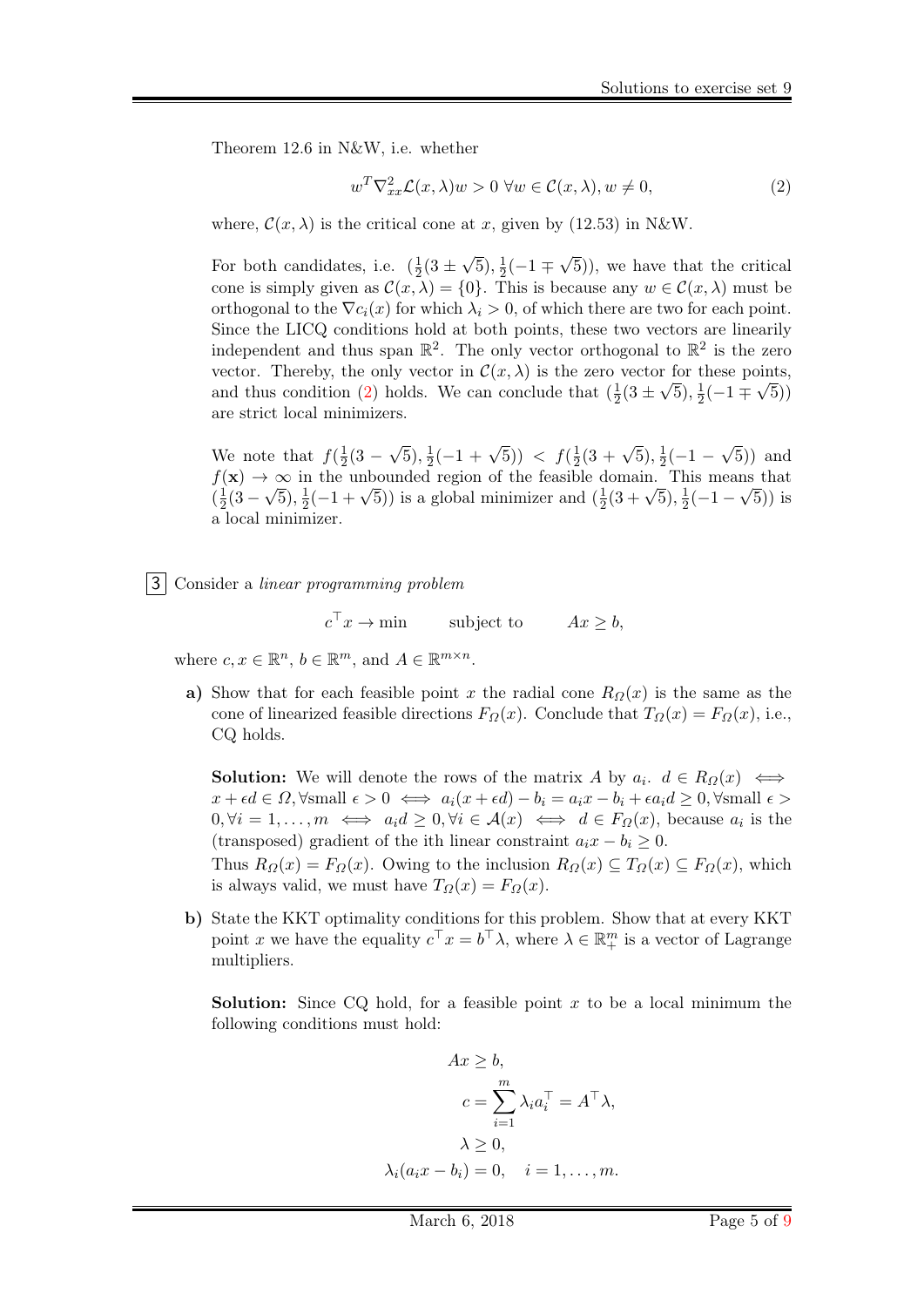Note that the last condition holds iff  $\lambda^{\top}(Ax - b) = 0$ , because  $\lambda \geq 0$  and  $Ax - b \geq 0$ , owing to the feasibility of x. As a result, we have

$$
b^{\top} \lambda = x^{\top} A^{\top} \lambda = x^{\top} c,
$$

where we used the fact that  $c = A^{\top} \lambda$ .

4 Consider the constrained optimization problem

$$
x \to \min
$$
 such that 
$$
\begin{cases} y \geq x^4, \\ y \leq x^3. \end{cases}
$$

Find all KKT points and local minima for this optimization problem.

**Solution:** We begin by stating the problem in standard form, writing  $\mathbf{x} = [x, y]^T$ :

$$
\min_{\mathbf{x} \in \mathbb{R}^2} f(\mathbf{x}) \quad \text{s.t.} \quad c_i(\mathbf{x}) \ge 0, \quad i = 1, 2
$$

where

$$
f(\mathbf{x}) = x,
$$
  
\n
$$
c_1(\mathbf{x}) = y - x^4
$$
  
\n
$$
c_2(\mathbf{x}) = x^3 - y
$$

The KKT conditions for this problem can be stated as follows:

$$
1 + 4x^3 \lambda_1 - 3x^2 \lambda_2 = 0 \tag{3a}
$$

$$
-\lambda_1 + \lambda_2 = 0 \tag{3b}
$$

$$
y - x^4 \ge 0 \tag{3c}
$$

$$
x^3 - y \ge 0 \tag{3d}
$$

<span id="page-5-1"></span><span id="page-5-0"></span>
$$
\lambda_i \ge 0, \quad i = 1, 2 \tag{3e}
$$

$$
\lambda_1(y - x^4) = 0 \tag{3f}
$$

$$
\lambda_2(x^3 - y) = 0. \tag{3g}
$$

Now, we can take a shortcut; from [\(3b\)](#page-5-0), we see that  $\lambda_1 = \lambda_2$ , and from [\(3a\)](#page-5-1) we see that there cannot exist any KKT point for which  $\lambda_1 = \lambda_2 = 0$ . Therefore, the cases with no active constraints  $(\lambda_1 = \lambda_2 = 0)$  and one active constraint  $(\lambda_1 = 0$  or  $\lambda_2 = 0$ ) cannot produce KKT points. We are left with considering the case where both constraints are active, i.e. the corner points  $(0,0)$  and  $(1,1)$ .

In the point (1,1), we find (by [\(3a\)](#page-5-1) and [\(3b\)](#page-5-0)) that  $\lambda_1 = \lambda_2 = -1$ , and therefore this is not a KKT point.

The last point is  $(0,0)$ , for which we cannot write the gradient of f at  $(0,0)$  (which is  $[1,0]^T$ ) as a non-negative linear combination of the gradients of the constraints, and which therefore is not a KKT point. This does not, however, mean that it is not a minimizer. Applying common sense, it is clearly a local minimum, as no other points with  $x = 0$  are feasible, and  $x = 0$  is the lowest possible value of the objective function.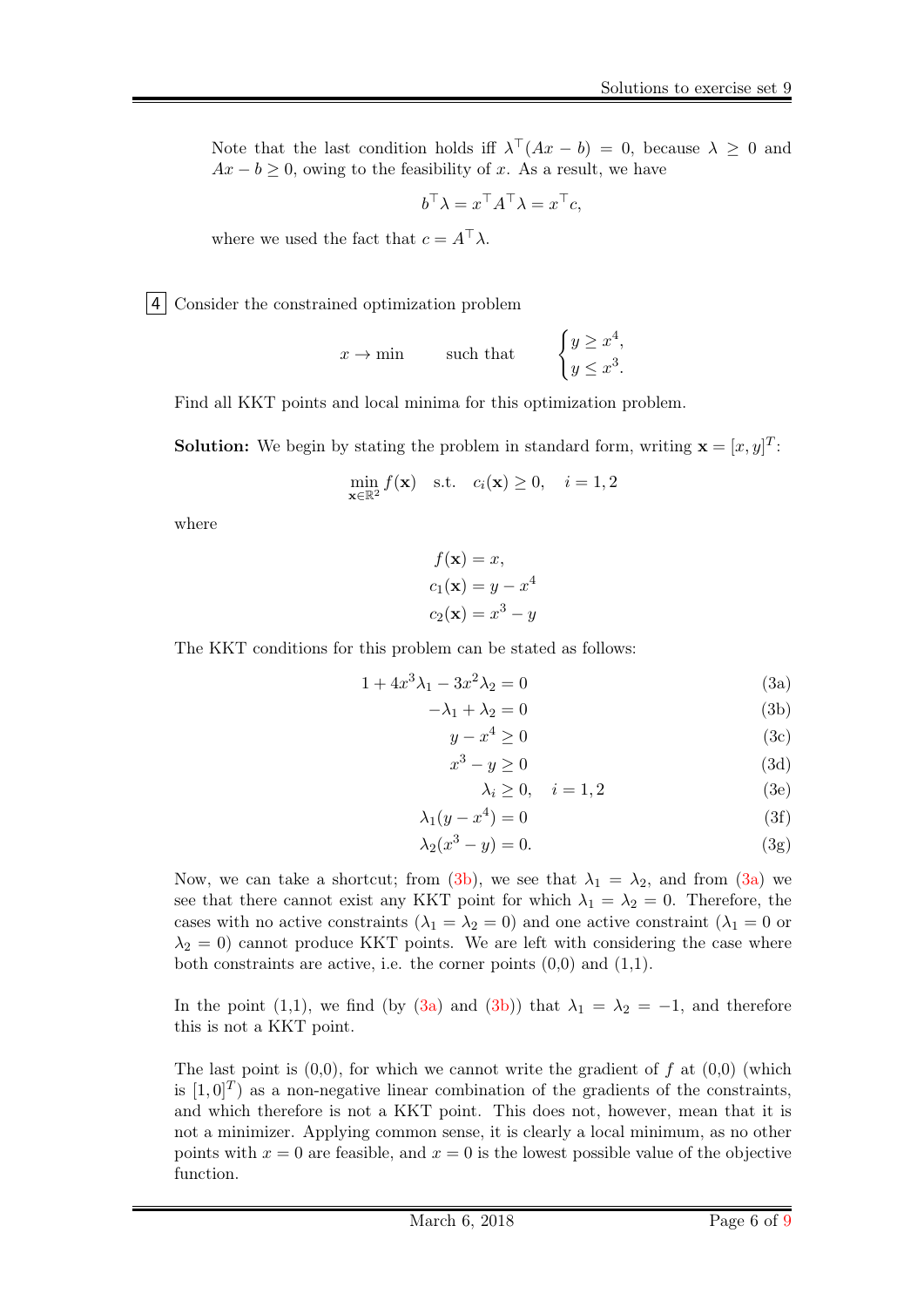5 Consider the constrained optimization problem

$$
xy \to \min
$$
 such that 
$$
\begin{cases} y \geq x, \\ y^4 \leq x^3. \end{cases}
$$

a) Find all KKT points and local minima for this optimization problem.

Solution: We begin, as usual, by stating the problem in standard form, writing  $\mathbf{x} = [x, y]^T$ :

$$
\min_{\mathbf{x} \in \mathbb{R}^2} f(\mathbf{x}) \quad \text{s.t.} \quad c_i(\mathbf{x}) \ge 0, \quad i = 1, 2
$$

where

 $f(\mathbf{x}) = xy,$  $c_1(\mathbf{x}) = y - x$  $c_2(\mathbf{x}) = x^3 - y^4$ 

The KKT conditions are:

$$
y + \lambda_1 - 3x^2 \lambda_2 = 0 \tag{4a}
$$

$$
x - \lambda_1 + 4y^3 \lambda_2 = 0 \tag{4b}
$$

$$
y - x \ge 0 \tag{4c}
$$

$$
x^3 - y^4 \ge 0 \tag{4d}
$$

<span id="page-6-3"></span><span id="page-6-2"></span><span id="page-6-1"></span><span id="page-6-0"></span>
$$
\lambda_i \ge 0, \quad i = 1, 2 \tag{4e}
$$

$$
\lambda_1(y - x) = 0 \tag{4f}
$$

$$
\lambda_2(x^3 - y^4) = 0.
$$
 (4g)

Now, we can check the different cases of active constraints to find KKT points. First, with no active constraints, i.e.  $\lambda_1 = \lambda_2 = 0$ , we get the point (0,0). In fact, this is a point with both constraints active; it just so happens that  $\lambda_1 = \lambda_2 = 0$  here. One can check that the LICQ does not hold here, but it is still a KKT point because the gradient of  $f$  at  $(0,0)$  (which is 0) can be written as a non-negative linear combination of the gradients of the constraints. Thereby, we conclude that there exist no KKT points with no active constraints, but that  $(0,0)$  is a KKT point. Note that without CQ KKT conditions no longer have to hold at points of local minima, but they *may* still hold!

Next, we check with one active constraint. First, with  $\lambda_1 \geq 0, \lambda_2 = 0$ , we have from [\(4a\)](#page-6-0) and [\(4b\)](#page-6-1) that  $x = \lambda_1$  and  $y = -\lambda_1$ . Inserting into the equality [\(4c\)](#page-6-2) yields  $\lambda_1 = 0$ , and therefore  $(x, y) = (0, 0)$  again, which has been discussed already.

With  $\lambda_2 \geq 0, \lambda_1 = 0$ , equations [\(4a\)](#page-6-0), [\(4b\)](#page-6-1) and [\(4d\)](#page-6-3) become

$$
y - 3x2 \lambda2 = 0,
$$
  

$$
x + 4y3 \lambda2 = 0,
$$
  

$$
x3 = y4.
$$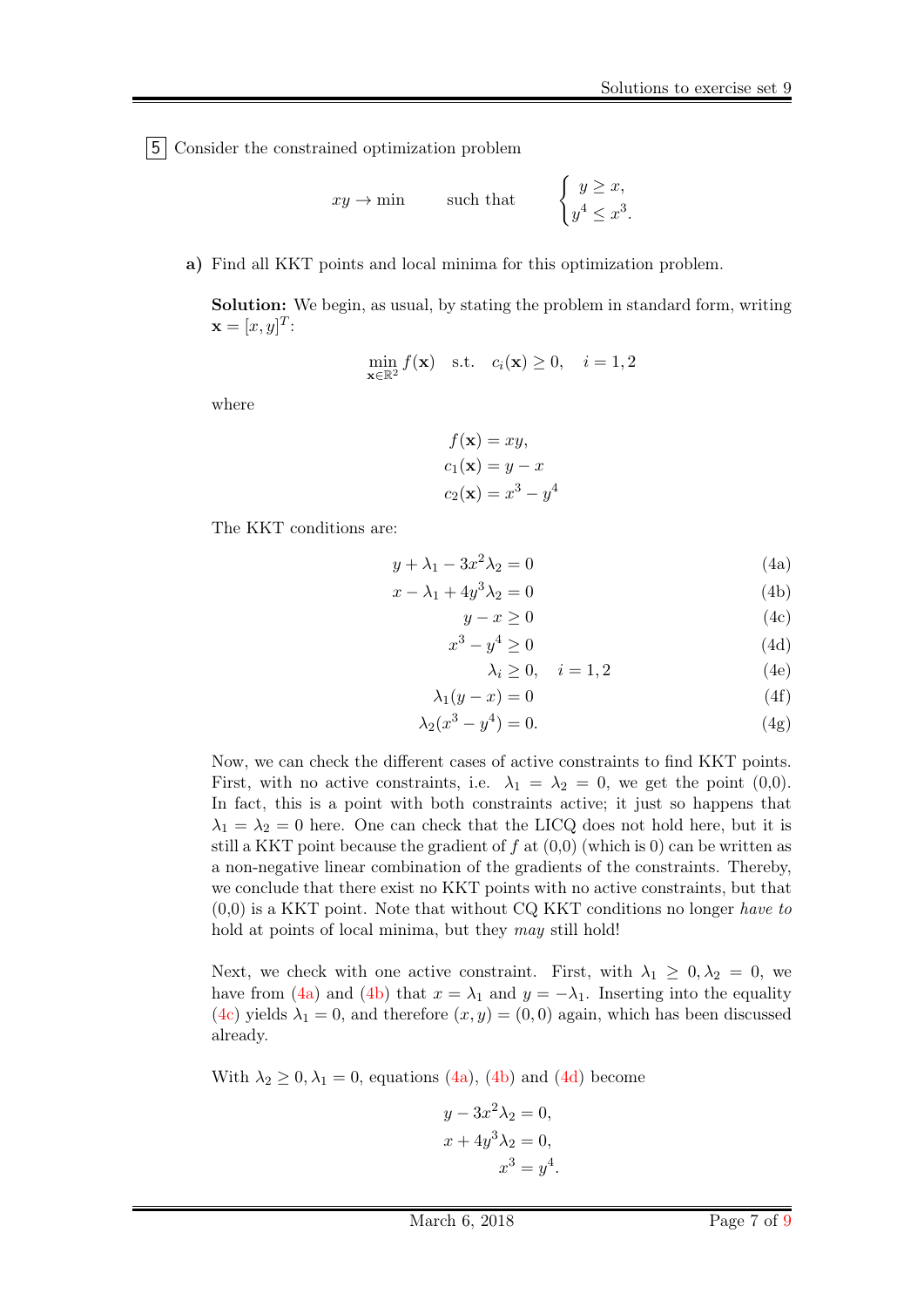Multiplying the first of these by x, the second by y, applying the third and adding the two first gives

$$
y^4 \lambda_2 = 0.
$$

Any solution of this leads to the point  $(0,0)$ , which we have already found to be a KKT point.

Finally, we check the case with two active constraints, for which there are two points;  $(0,0)$ , which is already considered, and  $(1,1)$ . In the point  $(1,1)$ , we find (by [\(4a\)](#page-6-0) and [\(4b\)](#page-6-1)) that  $\lambda_1 = -7$  and  $\lambda_2 = -2$  and is therefore this is not a KKT point.

Thus the only KKT point is  $(0,0)$ . This also happens to be the only point, where CQ do not hold. Since the continuous function must attain its minimum on a non-empty bounded and closed set, and KKT conditions are necessary for optimality at all other feasible points, the point  $(0, 0)$  must the the point of global, hence also local minimum. Indeed: all other feasible points in our domain have positive coordinates, and therefore the minimum of  $xy$  occurrs at  $(x, y) = (0, 0).$ 

b) Compute the critical cone at  $(0, 0)$ , and show that there exist directions d contained in the critical cone for which  $d^{\top}\nabla^2 \mathcal{L}((0,0); \lambda^*)d < 0$ .

**Solution:** To find the critical cone C at  $(0, 0)$ , we use the definition given by equation (12.53) in N&W page 330. First, we find the gradients of the constraints at this point:

$$
\nabla c_1(0,0) = \begin{bmatrix} -1 \\ 1 \end{bmatrix}, \qquad \nabla c_2(0,0) = \begin{bmatrix} 0 \\ 0 \end{bmatrix}.
$$

Since  $\lambda_1 = \lambda_2 = 0$  at this point, we have that  $d \in C(0,0)$  if and only if  $\nabla c_1(0,0)^T d \geq 0$  and  $\nabla c_2(0,0)^T d \geq 0$ . The latter condition clearly holds for all d, and so we find that

$$
C(0,0) = \{d = (d_1, d_2) \in \mathbb{R}^2 : \nabla c_1(0,0)^T d \ge 0\}
$$

$$
= \{d = (d_1, d_2) \in \mathbb{R}^2 : d_2 \ge d_1\}.
$$

Next, we find that the Hessian of the Lagrangian at  $(0, 0)$  with Lagrange multipliers  $\lambda^* = (\lambda_1, \lambda_2) = (0, 0)$  is given by

$$
\nabla^2 \mathcal{L}((0,0); (\lambda_1, \lambda_2)) = \nabla^2 \mathcal{L}((0,0); (0,0)) = \nabla^2 f(0,0) = \begin{bmatrix} 0 & 1 \\ 1 & 0 \end{bmatrix}.
$$

Thus,  $d^T \nabla^2 \mathcal{L}((0,0); (\lambda_1, \lambda_2))d = 2d_1d_2$ . There are clearly directions in the critical cone for which this is negative; one can choose  $d_2 > 0$  and  $d_1 < 0$ .

c) Show that  $d^{\top}\nabla^2 \mathcal{L}((0,0); \lambda^*)d \geq 0$  for all vectors d contained in the tangent cone to the feasible set at  $(0, 0)$ .

**Solution:** We can find the tangent cone to the feasible set at  $(0, 0)$  by looking at the limiting vectors along the lines  $c_1(\mathbf{x}) = 0$  and  $c_2(\mathbf{x}) = 0$  as  $\mathbf{x} \to 0$ . Traveling toward (0,0) along  $c_1(\mathbf{x}) = 0$  we take, for example,

$$
z_k = \begin{bmatrix} 1/k \\ 1/k \end{bmatrix}, \quad t_k = ||z_k|| = \sqrt{2}/k,
$$